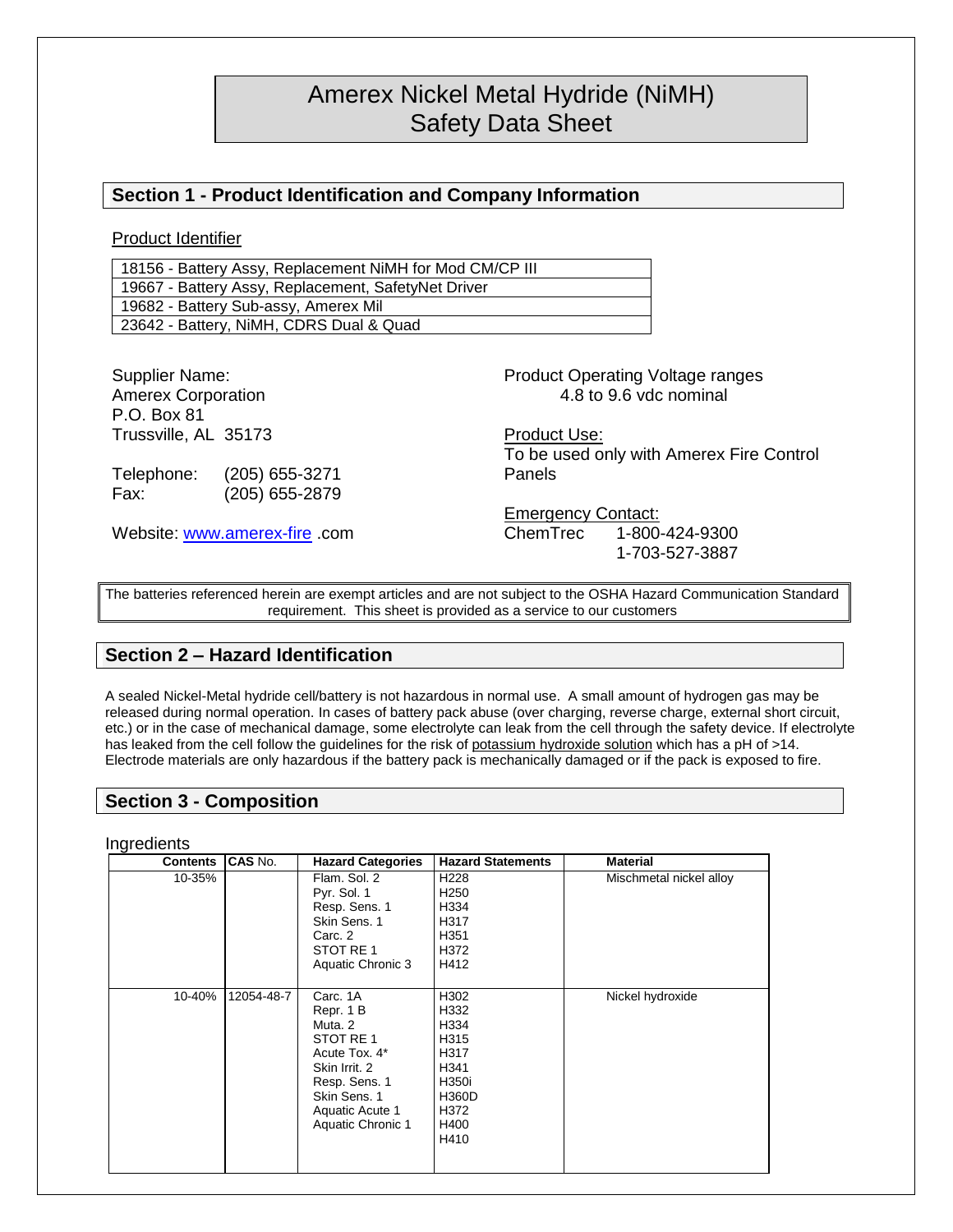| $3 - 15%$  | 1310-58-3 | Acute Tox, 4<br>Skin Corr, 1A                                      | H302<br>H314                 | Potassium hydroxide  |
|------------|-----------|--------------------------------------------------------------------|------------------------------|----------------------|
| $0 - 0.3%$ | 1310-73-2 | Skin Corr, 1A                                                      | H314                         | Sodium hydroxide     |
| $0 - 0.1%$ | 1310-65-2 | Acute Tox, 3<br>Skin Corr, 1A                                      | H301<br>H314                 | Lithium hydroxide    |
| $0 - 3%$   |           | Acute Tox, 4<br>Skin Sens, 1<br>Aquatic Acute<br>Aquatic Chronic 1 | H302<br>H317<br>H400<br>H410 | Cobalt and compounds |

Full test of Hazard statements: see section 16

# **Heavy Metals and RoHS Relevant Substances**

| <b>Contents</b> | CAS No.   | <b>Material</b>                                              |
|-----------------|-----------|--------------------------------------------------------------|
| $< 5$ mg/kg     | 7440-43-9 | Cadmium<br>(none intentionally introduced)                   |
| $< 15$ mg/kg    | 7439-92-1 | Lead<br>(none intentionally introduced)                      |
| $<$ 1 mg/kg     | 7439-97-6 | Mercury<br>(none intentionally introduced)<br>See Section 12 |
| $< 5$ mg/kg     |           | Hexavalent Chromium (Cr <sup>6+</sup> )                      |
| $< 5$ mg/kg     |           | <b>PBB</b>                                                   |
| $< 5$ mg/kg     |           | PBDE                                                         |

## **Other Ingredients**

| <b>Contents</b> | CAS No. | <b>Material</b>                                                    |
|-----------------|---------|--------------------------------------------------------------------|
| 15-60 %         |         | Steel and nickel                                                   |
| $3 - 10%$       |         | Polymers<br>(including external coating and<br>isolation material) |

During charge process, the mischmetal nickel alloy is loaded with hydrogen, this compound is flammable.

# **Section 4 – First Aid Measures**

Threshold Limit Values: See Section 3

| Inhalation:         | Fresh air.<br>Seek medical assistance.                                                                              |
|---------------------|---------------------------------------------------------------------------------------------------------------------|
| After skin contact: | Flush affected areas with plenty of water.<br>Remove contaminated clothing immediately.<br>Seek medical assistance. |
| After eye contact:  | Flush the eye gently with plenty of water (at least 15 minutes). Seek medical assistance.                           |
| After ingestion:    | Drink plenty of water.<br>Avoid vomiting.<br>Seek medical assistance.<br>No trials for neutralization.              |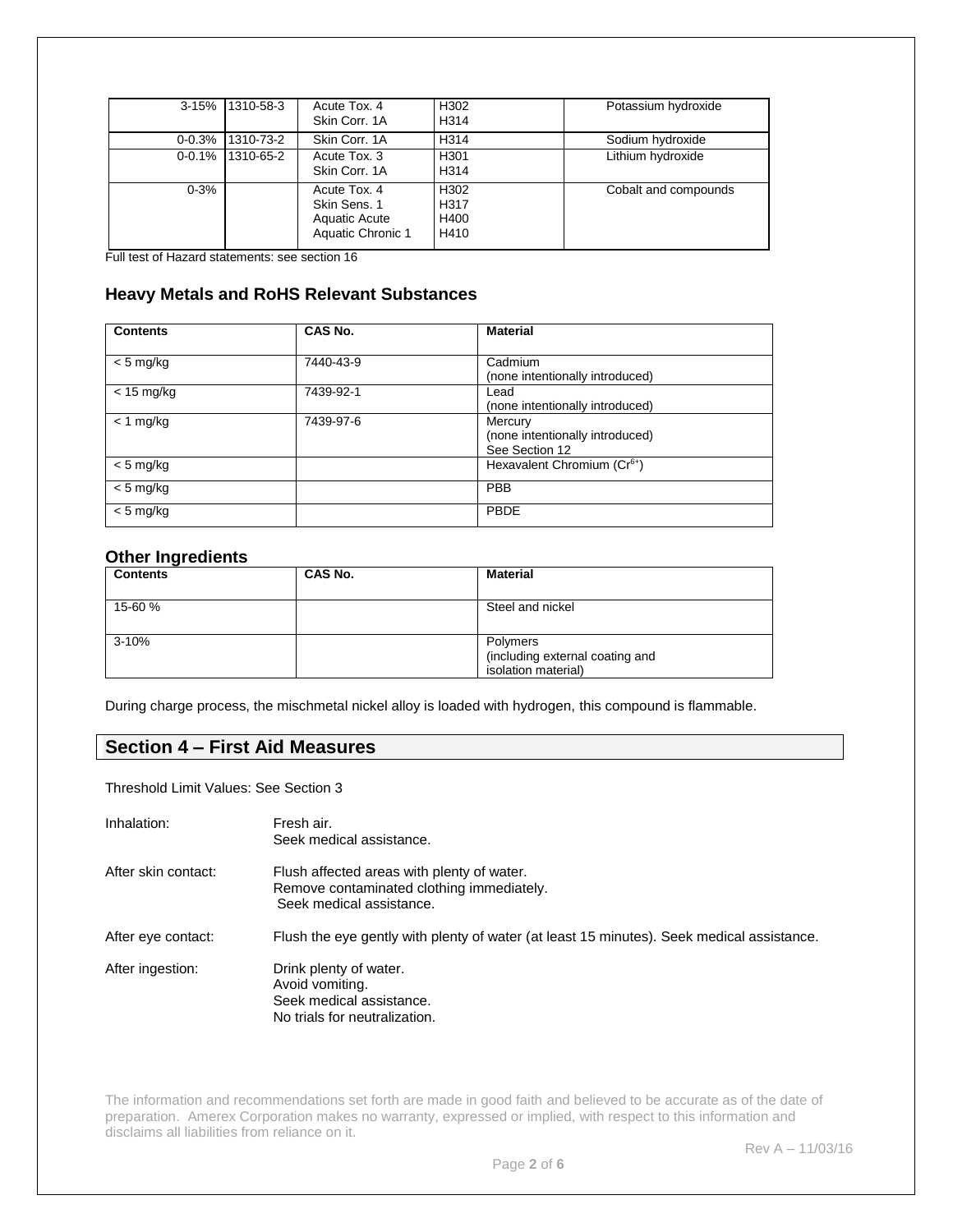# **Section 5 – Fire-fighting Measures**

| Suitable extinguishing media:                         | Use foam, dry chemical or dry sand, as appropriate.                                               |
|-------------------------------------------------------|---------------------------------------------------------------------------------------------------|
| Special protection equipment<br>during fire-fighting: | Protective clothing including breathing apparatus                                                 |
| Special hazard:                                       | During fire conditions, the electrode materials can form carcinogenic nickel<br>and cobalt oxides |

# **Section 6 Accidental Release Measures**

| Personal protection measures:    | Wear personal protective equipment adapted to the situation (protection<br>gloves, cloth)                                                                                                                                                                              |
|----------------------------------|------------------------------------------------------------------------------------------------------------------------------------------------------------------------------------------------------------------------------------------------------------------------|
| Environment protection measures: | In the event of battery rupture, prevent skin contact and collect all<br>released material in a plastic lined container.<br>Dispose of according to local laws.<br>Prevent leached substances from soaking into the ground, ground water,<br>ponds, lakes and streams. |
| In the event of a spill:         | If battery casing is cracked, small amounts of electrolyte may leak. Pack<br>the battery including ingredients with sand as described above. Then<br>clean the area with large amounts of water.                                                                       |

# **Section 7 - Safe Handling and Storage**

| Guideline for safe handling: | Always follow the warning information on the batteries and in the manuals of devices.<br>Only use the recommended battery types.<br>Keep batteries away from children.<br>Unpacked batteries shall not lie about in bulk.<br>In case of battery change always replace all batteries by new ones of identical type<br>and brand.<br>Do not swallow batteries.<br>Do not throw batteries into water.<br>Do not throw batteries into fire.<br>Avoid deep discharge.<br>Do not short-circuit batteries<br>Use recommended charging time and current.<br>Do not open or disassemble batteries. |
|------------------------------|-------------------------------------------------------------------------------------------------------------------------------------------------------------------------------------------------------------------------------------------------------------------------------------------------------------------------------------------------------------------------------------------------------------------------------------------------------------------------------------------------------------------------------------------------------------------------------------------|
| Storage:                     | Storage preferably at room temperature 20 °C. Avoid large temperature changes.<br>Do not store close to heat sources.<br>Avoid direct sunlight.                                                                                                                                                                                                                                                                                                                                                                                                                                           |
| Storage of large amounts:    | If possible, store the batteries in original packaging<br>A fire alarm is recommended:<br>For automatic fire extinguishing, refer to section 5 "Firefighting measures".                                                                                                                                                                                                                                                                                                                                                                                                                   |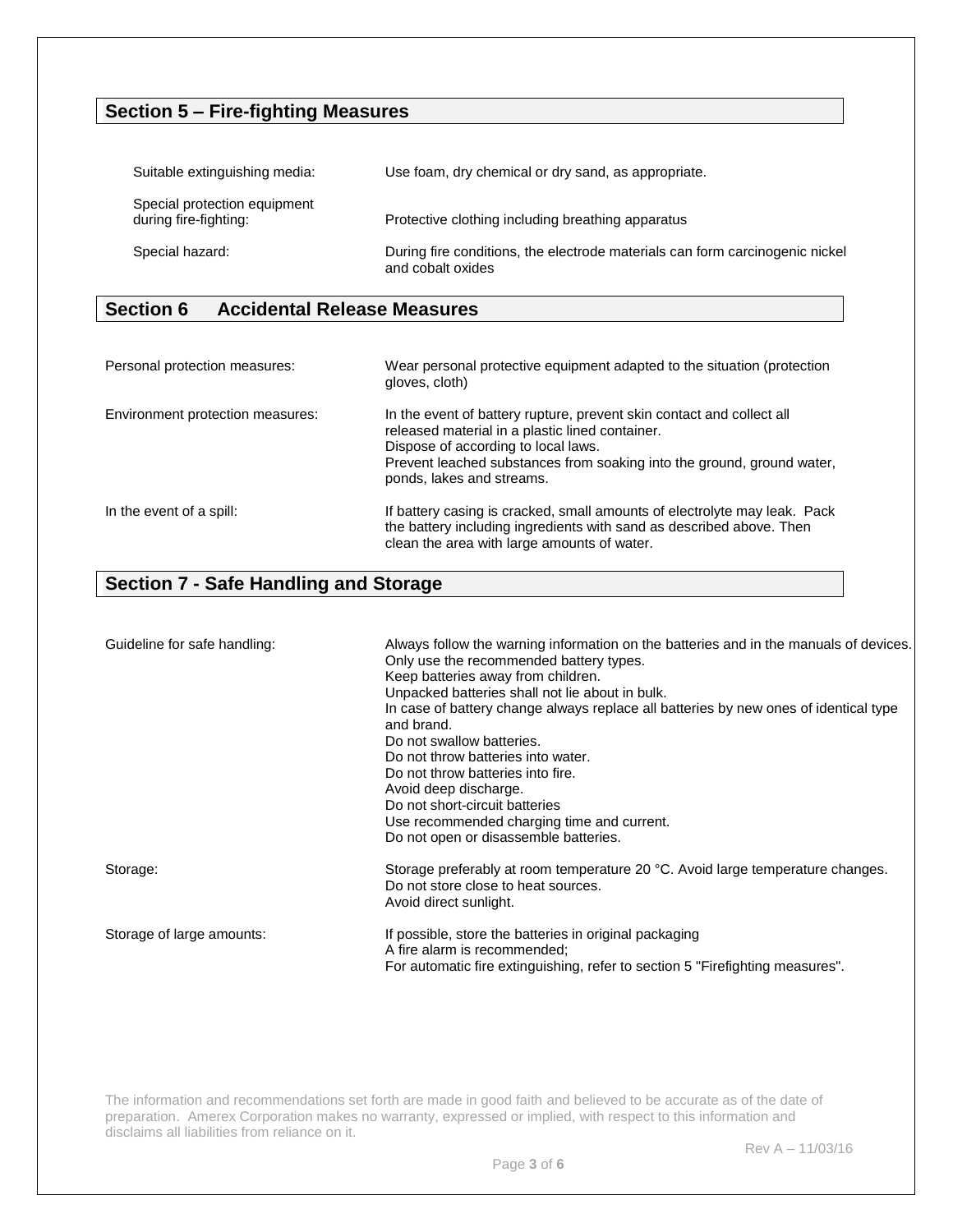# **Section 8 – Exposure controls/Personal protection**

Under normal conditions (during charge and discharge) release of ingredients does not occur.

## **Section 9 – Physical and chemical properties**

Not applicable if closed.

# **Section 10 – Stability and Reactivity**

Dangerous reactions: When heated above 150<C the risk of rupture occurs. Due to special safety construction, rupture implies controlled release of pressure without ignition.

# **Section 11 – Toxicological Information**

Under normal conditions (during charge and discharge) release of ingredients does not occur. If accidental release occurs see information in section 2, 3, and 4. Swallowing of a battery can be harmful. Call the local Poison Control Center for advice and follow-up.

# **Section 12 – Ecological Information**

Nickel metal hydride button cells/batteries do not contain heavy metals as defined by the European directive 2006/66/EC Article 21.

Mercury has not been "intentionally introduced (as distinguished from mercury that may be incidentally present in other materials)" as per the U.S.A. "Mercury-Containing and Rechargeable Battery Management Act" (May 13 1996).

The Regulation on Mercury Content Limitation for Batteries promulgated on 1997-12-31 by the China authorities including the State Administration of Light Industry and the State Environmental Protection Administration defines 'low mercury' as 'mercury content by weight in battery as less than 0.025%', and 'mercury free' as 'mercury content by weight in battery as less than 0.0001%'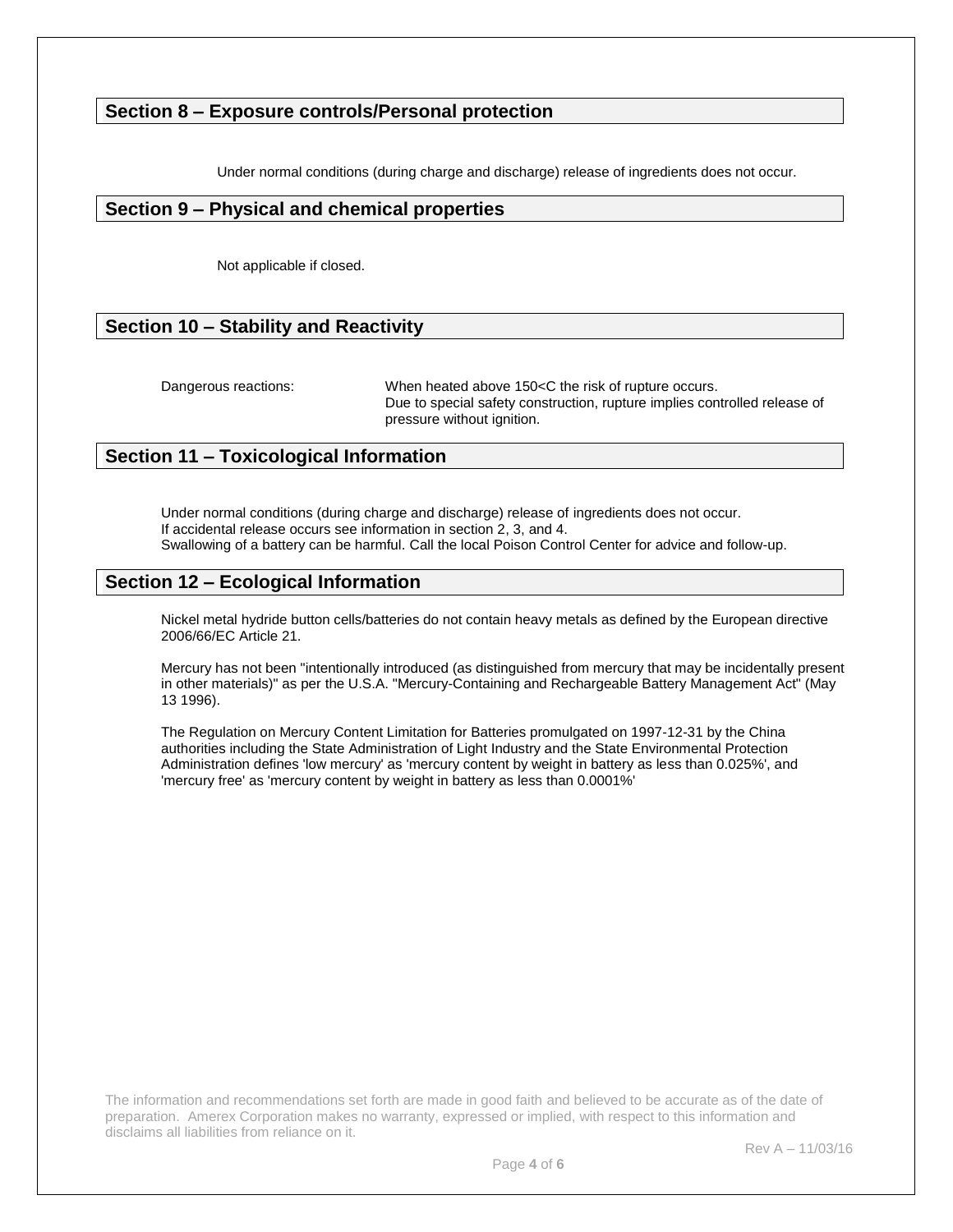# **Section 13 – Disposal Considerations**

#### USA:

Nickel metal hydride button cells/batteries are classified by the federal government as non-hazardous waste and are safe for disposal in the normal municipal waste stream. These batteries, however, do contain recyclable materials and are accepted for recycling by the Rechargeable Battery Recycling Corporation's (RBBC) Battery Recycling Program. Please go to the RPRC website at www.rbrc.org for additional information.

#### European Union:

Manufacturing, handling and disposal of batteries is regulated on the basis of the DIRECTIVE 2006/66/EC OF THE EUROPEAN PARLIAMENT AND OF THE COUNCIL of 6 September 2006 on batteries and accumulators and waste batteries and accumulators and repealing Directive 91/157/EEC. Customers may find detailed information on disposal in their specific countries using the web site of the European Portable Batteries Association

(hitp://www.epbaeurope.net/{eqisiatiQn national.html).

Importers and users outside EU should consider the local law and rules. In order to avoid short circuit and heating, used nickel metal hydride button cells/batteries should never be stored or transported in bulk. Proper measures against short circuit are:

- Storage of batteries in original packaging
- Coverage of the terminals

## **Section 14 - Transportation**

Amerex nickel metal hydride battery packs are considered to be "dry cell" batteries and are unregulated for purposes of transportation by the U.S. Department of Transportation (DOT), International Civil Aviation Administration (ICAO), International Air Transport Association (IATA), the International Maritime Organization (IMO), the "Accord European Relatif au Transport International des Marchandises Dangereuses par Route" (ADR)) and the "Reglement concemant le transport international ferroviaire de marchandises Dangereuses" (RID)

IATA DGR: Special Provision A199: "The UN number UN3496 is only applicable in sea transport. Nickel-metal hydride batteries or nickel-metal hydride battery-powered devices, equipment or vehicles having the potential of a dangerous evolution of heat are not subject to these Regulations provided they are prepared for transport so as to prevent: a) a short circuit (e.g. in the case of batteries, by the effective insulation of exposed terminals; or, in the case of equipment, by disconnection of the battery and protection of exposed terminals); and (b) unintentional activation. The words 'Not Restricted' and the Special Provision number must be include in the description of the substance on the Air Waybill as required by 8.2.6, when an Air Waybill is issued."

IMO, IMDG Code: Special Provision 963: "Nickel-metal hydride button cells or nickel-metal hydride cells or batteries pack with or contained in equipment are not subject to the provisions of the Code."

EU (ADR/RID): Chapter 3.2 Table A: "Batteries, nickel-metal hydride, UN 3496, not subject to ADR."

USA: 49 CFR § 172.102 Special Provisions 130 and 340: Nickel metal hydride button cells/batteries are not subject to requirements of this subchapter except for the following…"Batteries and battery-powered device(s) containing batteries must be prepared and packaged for transport in a manner to prevent: (1) A dangerous evolution of heat; (2) Short circuits, including but not limited to the following methods: (i) Packaging each battery or each battery-powered device wen practicable, in fully enclosed inner packaging made of nonconductive material; (ii) Separating or packaging batteries in a manner to prevent contact with other batteries, devices, or conductive materials (e.g., metal) in the packaging."

Code of practice for packaging and shipment of secondary batteries given in IEC 62133: "The packaging shall be adequate to avoid mechanical damage during transport, handling and stacking. The materials and pack design shall be chosen so as to prevent the development of unintentional electrical conduction, corrosion of the terminals and ingress of moisture."